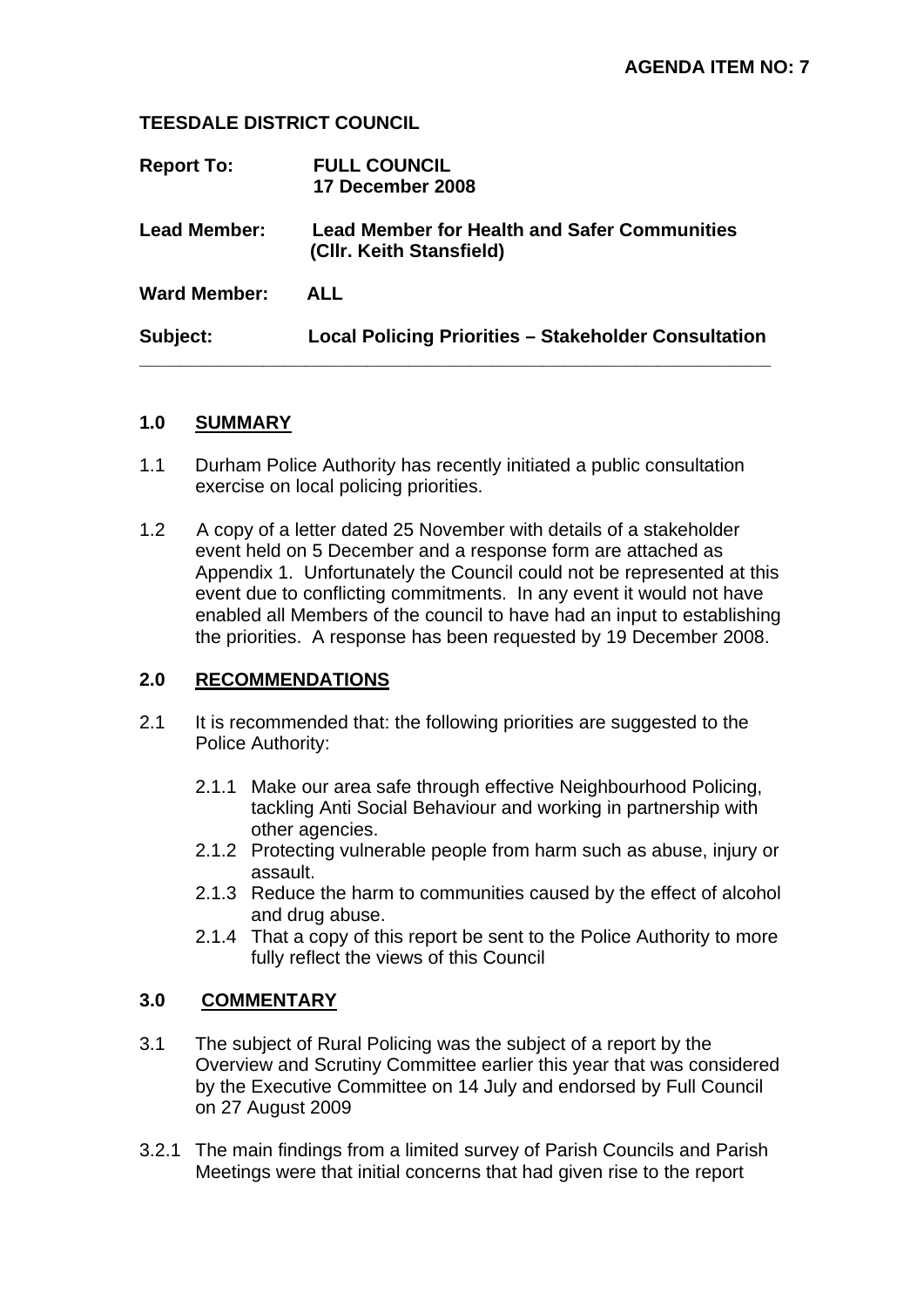were not as widespread or evidenced as had first been thought. The main positive findings were that people feel:

- There is not a problem with anti social behaviour in their area
- The Police are effective in dealing with anti social behaviour
- They are not worried about leaving their home at night
- They are satisfied with the Police response to reported incidents
- They receive post-incident updates from the Police
- They do not have difficulty convincing the public to report incidents to the Police
- They do not think Police personnel are moved about too much
- 3.2.2 The main neutral responses related to the following:
- Value for money from Durham Constabulary
- Parish Councillors having direct telephone contact numbers for Beat Police **Officers**
- 3.2.3 The main areas where improvements were indicated as being needed were:
- The adequacy of Police presence in their area
- The 0845 6060365 telephone contact centre
- Today's Police service compared to the past
- The visibility of Police on foot patrols
- The use of PCSOs as opposed to Beat officers
- The amount of liaison between the Police and Parish Councils
- 3.2.4 The Police were very positive and highly responsive to the report and as a result many of the issues have already been tackled particularly through the use of the Parish Forum for communication with the Police and in establishing very local priorities.
- 3.2.5 The information gained is the most recent the Council can rely upon in responding to this request from the Police Authority for this Council's on what ought to be future priorities and hence the order of priority recommended in Section 2.0.

# **4.0 IMPLICATIONS**

#### 4.1 **Risk**:

| <b>Risk</b>                                                               | Category         | <b>Implications</b>                                                                                                                                                                       |
|---------------------------------------------------------------------------|------------------|-------------------------------------------------------------------------------------------------------------------------------------------------------------------------------------------|
| That future Police<br>priorities and<br>investment do not<br>match needs. | Service delivery | The Policing services to the<br>community of Teesdale could<br>deteriorate.<br>The high amount of contact and<br>liaison with the local Police ought<br>to prevent this happening locally |